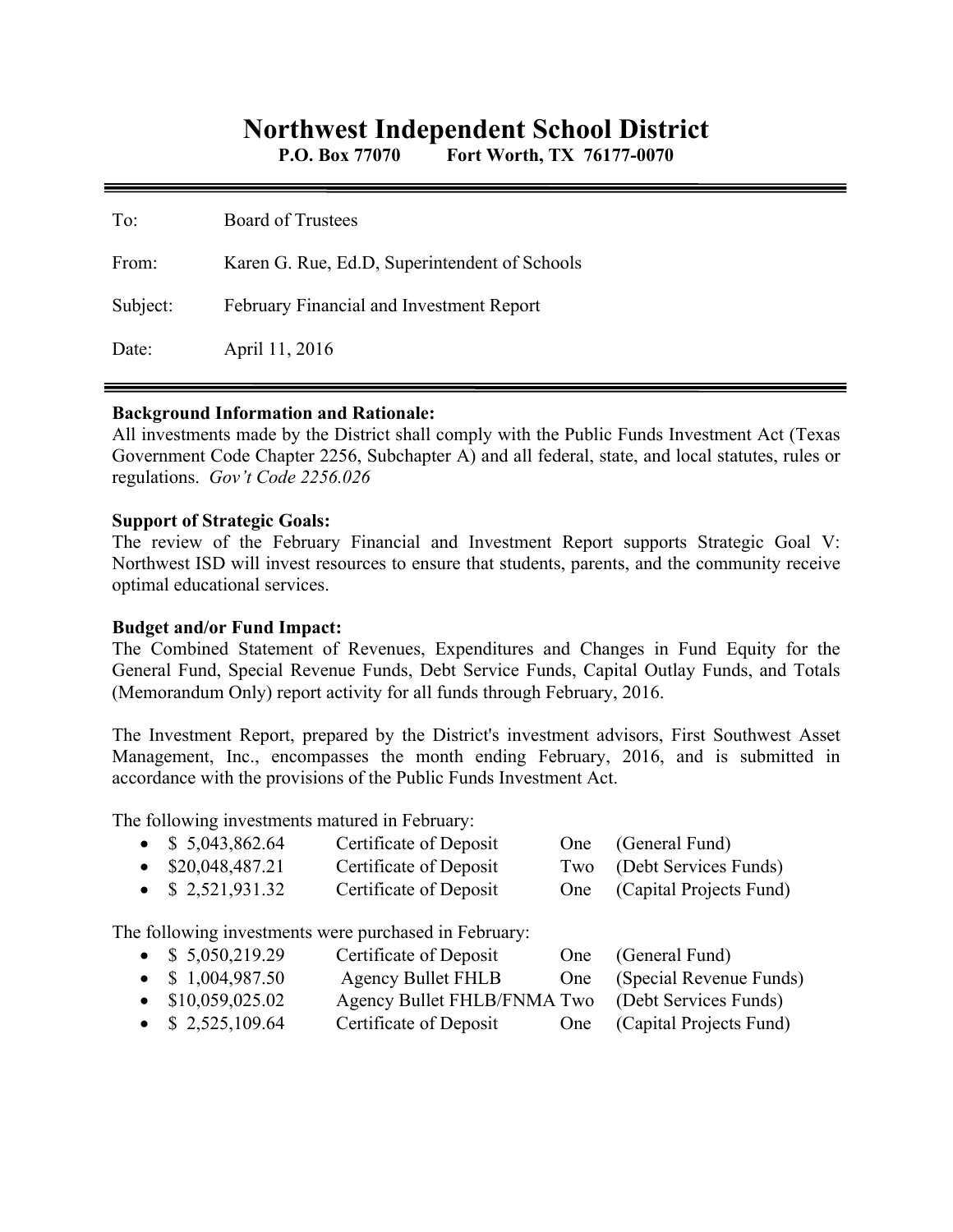Investments for the District's General Fund, Debt Service Funds, Capital Projects Funds, and Internal Service Funds total \$307,448,606.10 as of February 29, 2016.

|                               | Yield           |                     |
|-------------------------------|-----------------|---------------------|
|                               | to              |                     |
| <b>Fund</b>                   | <b>Maturity</b> | <b>Market Value</b> |
| General Fund                  | 0.473%          | 140,968,482.61      |
| Special Revenue Funds         | 0.575%          | 1,165,519.89        |
| Debt Service Funds            | 0.392%          | 36,511,501.38       |
| <b>Capital Projects Funds</b> | 0.401%          | 90,686,871.30       |
| Capital Projects Funds - AFB  | 0.482%          | 38,116,230.92       |
| Total                         | $0.444\%$       | \$307,448,606.10    |

Board Policy states that, "The investment portfolio shall be diversified in terms of investment instruments, maturity scheduling, and financial institutions to reduce risk of loss resulting from over concentration of assets in a specific class of investments, specific maturity, or specific issuer."

The District portfolio is concentrated in terms of **investment instruments** (Certificates of Deposit). These concerns are addressed by the low risk nature of the certificates of deposit and the maintenance of collateral by the various financial institutions to guarantee the safety of the investments.



| <b>Portfolio Composition by Security Type</b> |       | <b>Portfolio Composition by Issuer</b> |       |
|-----------------------------------------------|-------|----------------------------------------|-------|
| Local Government Investment Pool              | 23%   | Texpool                                | 23%   |
| Certificates of Deposit                       | 39%   | Plains                                 | 29%   |
| Bank Deposit                                  | 10%   | Compass                                | 10%   |
| Agency Bullet                                 | $5\%$ | <b>FNMA</b>                            | $4\%$ |
| Treasury                                      | 23%   | <b>US</b> Treasury                     | 23%   |
|                                               |       | Woodhaven                              | 3%    |
|                                               |       | Other Issuers                          | 8%    |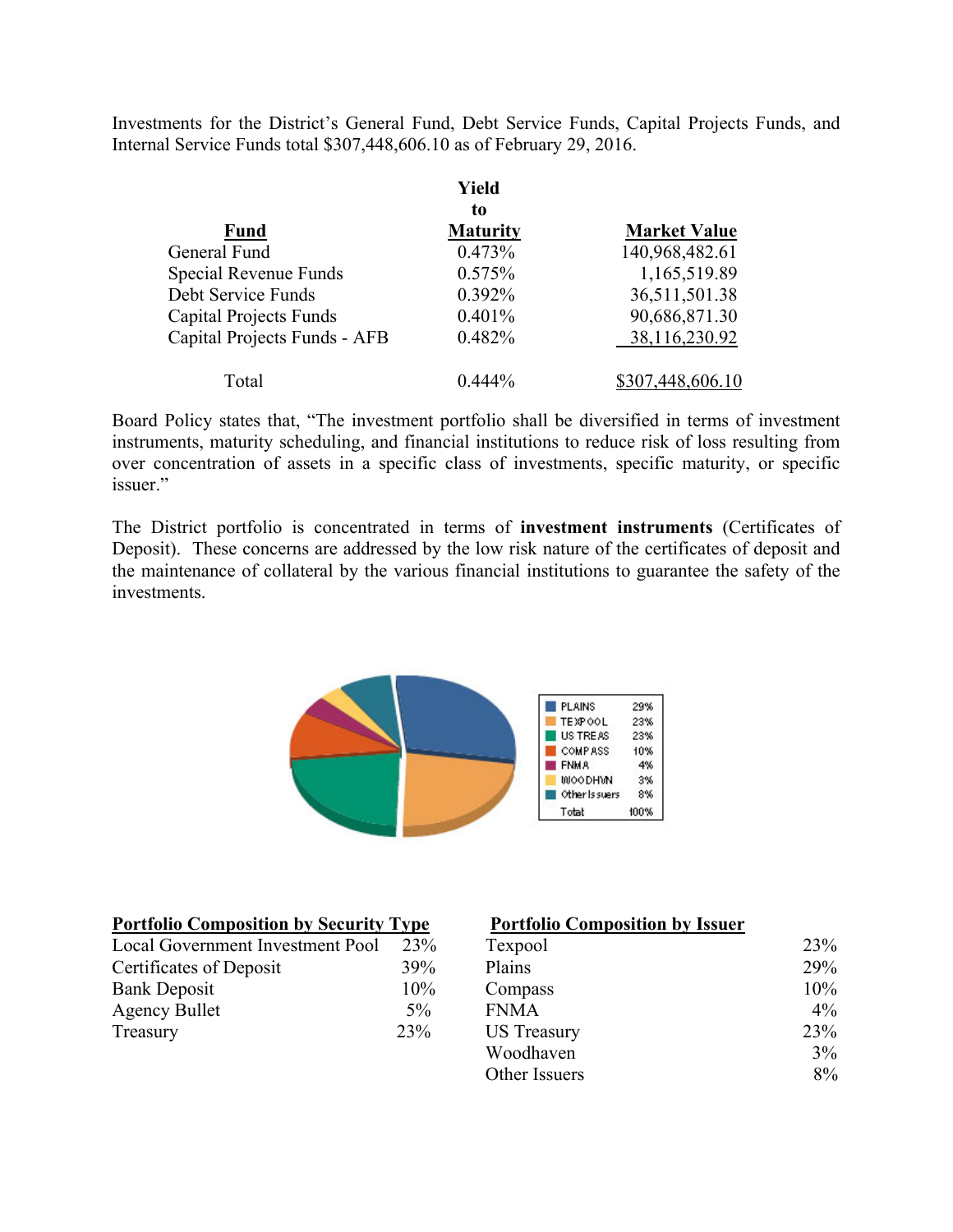The District portfolio is diversified in terms of **maturity scheduling:** 



|                 | <b>Maturity Schedule</b> |                  |
|-----------------|--------------------------|------------------|
| Overnight       | 33%                      | \$100,900,953.18 |
| $0 - 3$ Months  | $9\%$                    | 28,011,397.97    |
| $3 - 6$ Months  | 19%                      | 57,511,335.00    |
| $6 - 12$ Months | 39%                      | 121,024,919.95   |

The District portfolio currently outperforms all the **benchmark comparisons**.

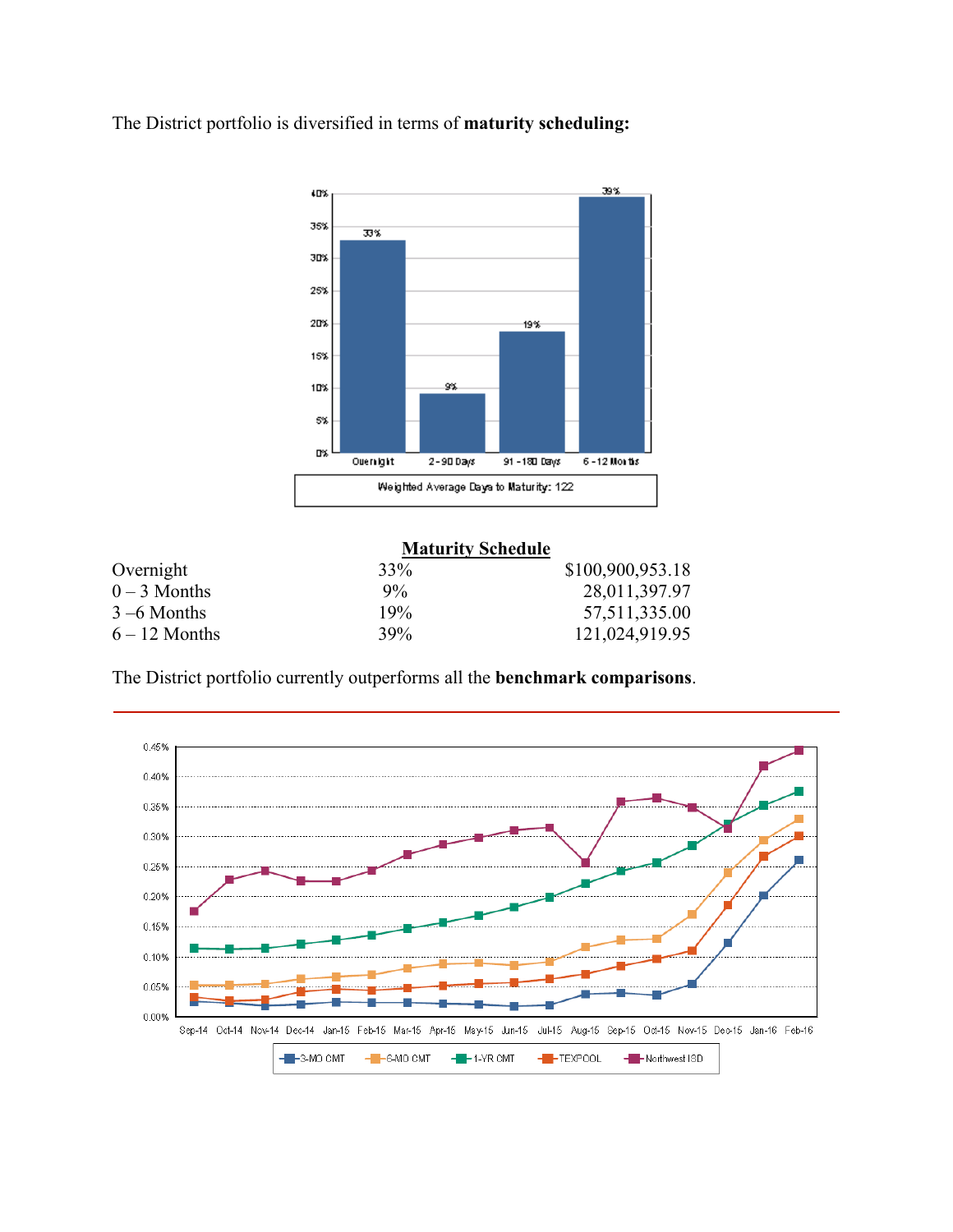

# The **TexPool Economic & Market Commentary for March, 2016**, notes that,

# **Market predicting instead of listening to Fed**

Divining the future monetary policy maneuvers of the Federal Reserve can be frustration personified, but that doesn't stop the market from trying. I suppose few of us would work in this field if we didn't like thinking about expectations. But as futures go, the market's predictions for the fed funds rate are not particularly reliable. We think they are off now and that the market is underestimating the Fed's willingness to hike.

The prevailing view is that there's only around a 50% chance of one rate hike this year. One! That is almost disregarding what the Fed is telling us. More than a few Fed officials have said not to assume the hike in December was a one-and-done move (the minutes of the January policy-setting meeting were balanced—not dovish or hawkish). The Fed has gone to considerable length for several years now to let the market know it is data dependent and if anything, the U.S. economy has been steady to slightly positive. Housing, employment, retail sales and even CPI have been ticking up. We are not saying the U.S. is running on all cylinders, but we are certainly not in any way, shape or form close to a situation that would indicate negative rates.

Let's not forget that the Fed is the global leader. While the world's central banks don't have to follow it, the Fed certainly doesn't have to follow them. This divergence applies to that issue of negative rates, which also have been getting much too much attention. With the Bank of Japan's recent move to negative rates, the question was bound to be raised when Fed Chair Janet Yellen had her semiannual Humphrey-Hawkins testimony last month. While the Chair acknowledged that as a matter of prudent planning a negative rate policy could not be ruled out entirely, she did not give any indication that the Fed was contemplating such a drastic move. Yellen does not shy away from addressing issues that are concerning to the markets, so it is telling that she didn't have any mention of negative rates in her prepared remarks. The media has given this much more attention than it ever deserved.